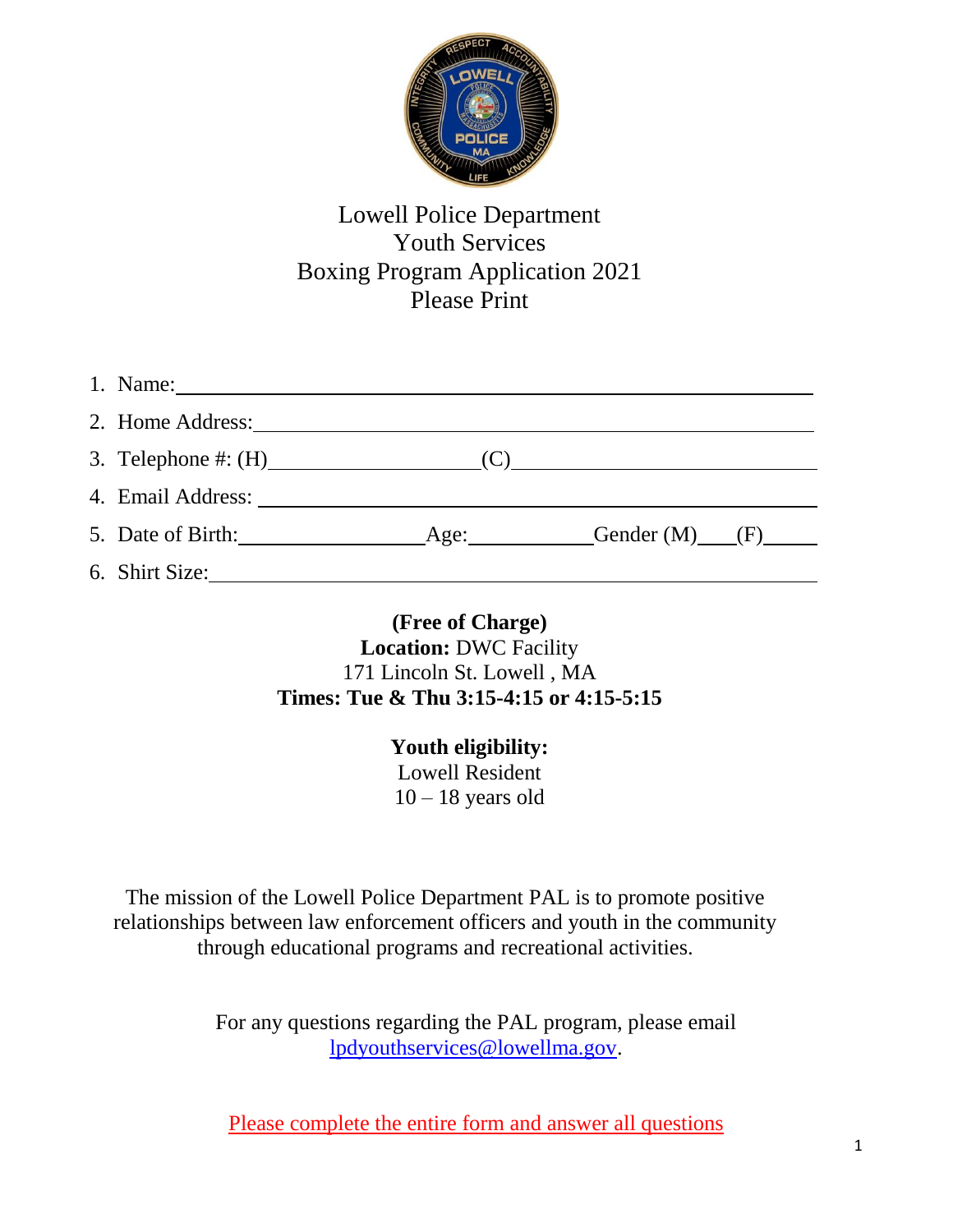## Medical Information LPD Youth Services

| Address:<br><u> 1989 - Johann Barbara, martin amerikan basar dan berasal dalam basa dan berasal dalam basar dalam basa dalam</u> |
|----------------------------------------------------------------------------------------------------------------------------------|
| <b>Phone Number:</b><br><u> 1980 - Johann Barn, fransk politik (d. 1980)</u>                                                     |
|                                                                                                                                  |
| <b>Emergency Contact</b><br>Name:                                                                                                |
| <b>Phone Number:</b>                                                                                                             |
| Name:                                                                                                                            |
| <b>Phone Number:</b><br><u> 1980 - Johann Barn, fransk politik (d. 1980)</u>                                                     |
| Participant's health condition is: Excellent Good Fair poor                                                                      |
| Does your child take any medications? Yes _______ No_______                                                                      |
| If yes, please list:                                                                                                             |
|                                                                                                                                  |
| Does your child have any physical restrictions? Yes _____________________________                                                |
|                                                                                                                                  |
|                                                                                                                                  |
| EXPLAIN ANY AND ALL HEALTH CONDITIONS (EXAMPLE: ASTHMA,<br>ALLERGIES, etc.) LIST BELOW:                                          |

**Photo Release:** I hereby consent to and authorize the use of photographs for use on Lowell Police websites and social media platforms.

Parent or legal guardian signature:

2.